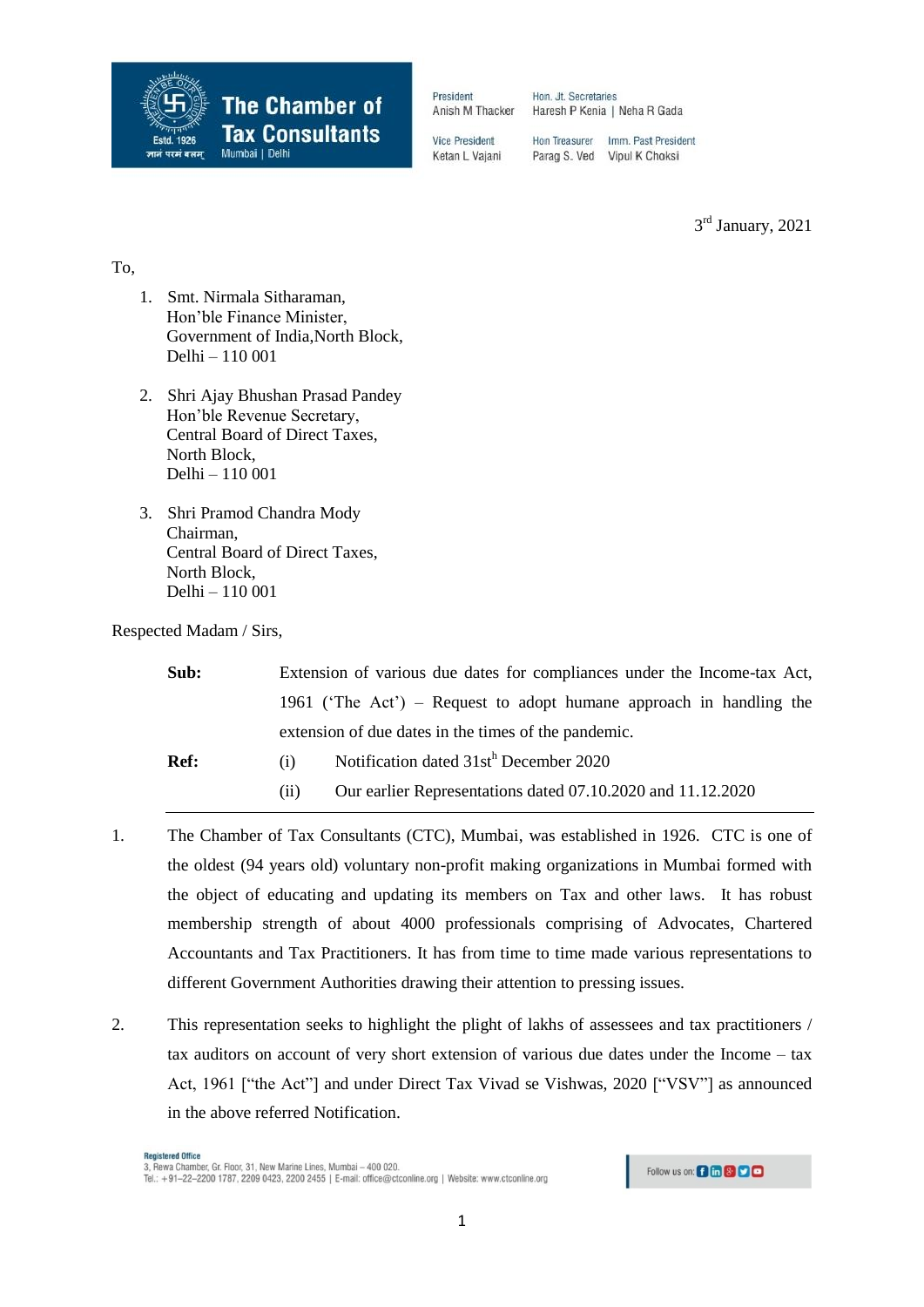

President Hon. Jt. Secretaries Anish M Thacker

**Vice President** Ketan L Vajani Haresh P Kenia | Neha R Gada Hon Treasurer Imm. Past President

Parag S. Ved Vipul K Choksi

- 3. Madam, the havoc created by the on-going pandemic on account of COVID 19 all around is well known and well documented and, therefore, hardly requires any elaboration. Even though the statistics may appear to show some declining trend, that too, of late, the ground realities show that the situation is not normal for business and professional establishments, even for the courts and Parliament and State legislatures across India, as the country is still under various phases of lockdowns and reeling under the catastrophic effects of the pandemic. For example, talking about Mumbai, the commercial capital of India, the local train services are the life line of the city and with is closure for normal public for more than nine months now, to keep any establishment fully functional is not only extremely difficult but impossible; more so with small establishments involving clerical and junior level staff. The recent development about emergence of the mutated strain of the virus has added misery to the plight. Further, even within the limited relaxations, the personal, social and psychological factors have kept many establishments still not fully operational. More specifically and for the limited purpose of this representation, suffice will be here to mention that the keeping in mind the exhaustive checking and reporting goes for a tax audit, the functioning of the office of the assessees and the tax auditors have greatly impaired; especially for small and medium level establishments that constitute a vast majority.
- 4. This extraordinary situation led to submission of numerous representations across India for extending the due dates for filing of returns of income, tax audits, etc. as well as under VSV. This also included filing of writ petitions before high courts. For the sake of brevity and to avoid repetitions, the reasons and the contentions in the writ petitions are not repeated herein but we refer and relay upon them for this representation as well. More particularly, we refer to the Writ Petition (L) No. 5092 of 2020 and Writ Petition (L) No. 10008 of 2020 filed before the Bombay High Court, wherein various problems being faced by the stakeholders, particularly in the matter of tax audits, are highlighted.
- 5. Appreciating the gravity of the situation, the Government had extended various due dates for filing of returns of income, tax audits, etc. as well as under VSV from time to time, the last (before the present one) being vide Notification dated 29.10.2020 extending the due dates to 31.12.2020 and 31.01.2021 as the case may be, even though the requests from the stakeholders were for more practical extension up to February / March 2021. This last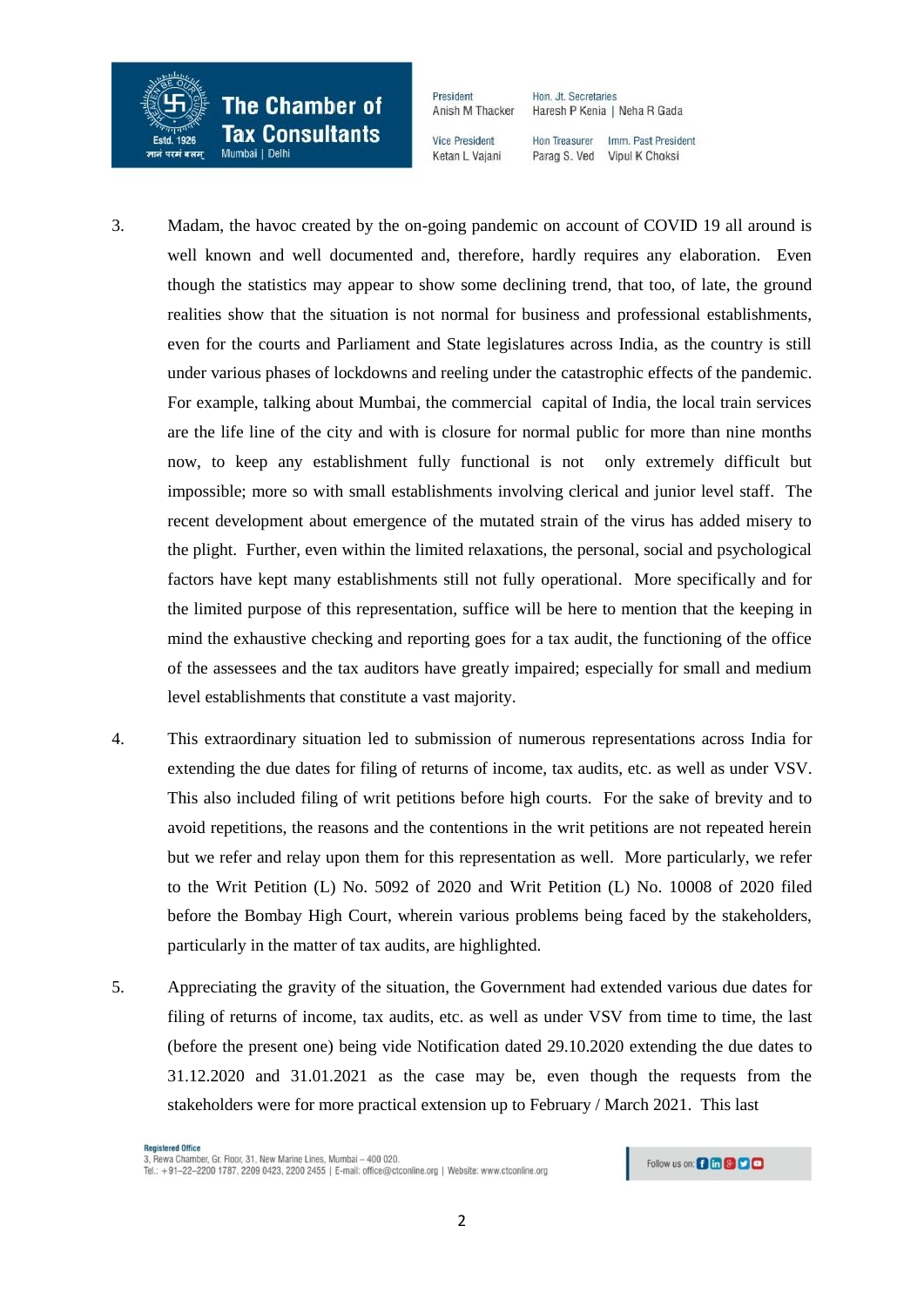

**The Chamber of Tax Consultants** 

President Anish M Thacker

**Vice President** Ketan L Vaiani Haresh P Kenia | Neha R Gada

Hon Treasurer Imm. Past President Parag S. Ved Vipul K Choksi

Hon. Jt. Secretaries

 Notification was apparently issued with the assumption that the pandemic situation would greatly ease and improve substantially within this extended period. However, as is  $-$  again  $$ well known and well documented, this did not happen and, in fact, some states showed upward trend. In any case, the situation did not improve drastically nor did it get normalise, contrary to the assumption. Under this situation, scores of associations and organisations representing the stakeholders, including the premium body – Institute of Chartered Accountants of India – requested for a little more extension taking into account the seriousness of the situation at the ground level. In response, the above Notification has been issued in which the extension is granted in a very limited manner. While the due date for VSV is extended upto January 31, 2021, the due dates for tax audits is extended only by 15 days and the due date for filing non-tax audit returns is extended by a meager 10 days! Unfortunately, the manner in which the decision was not taken in a timely manner and that the decision to extend the due dates by only few days have come as real shock and surprise to the stakeholders.

- 6. Madam, we have been receiving continuous responses from the stakeholders, mainly tax practitioners and tax auditors, expressing deep disappointment and anguish at this very short extension given and the manner and timing thereof. The meager extension granted and, that too, at the very fag end of the expiration of the deadline, leaves much to be desired. In this unprecedented pandemic times, when the people are still struggling to recover, restart and renormalize, when the economy is still trying to limp back to the normalcy, when the advisory of Governments (be it Central or State Governments) still talk about various precautions and safety protocols to be observed and when various restrictions are still in place, the general feeling among the stakeholder is that the aspect of extension of the due dates under the Act as well as under VSV is handled rather insensitively, unreasonably and without appreciating the citizens' difficulties at the ground level.
- 7. Attention is drawn to the inconsistent approach of the Government in this regard. The Home Ministry has issued fresh advisory on 28.12.2020, wherein they have specifically stated, keeping in view the fresh surge in cases globally and emergence of the new variant of virus, that there is a need for maintaining caution and strict surveillance. Further, the guidelines issued vide Circular No. 40-3/2020-DM-I(A) dated 30.09.2020 has been continued till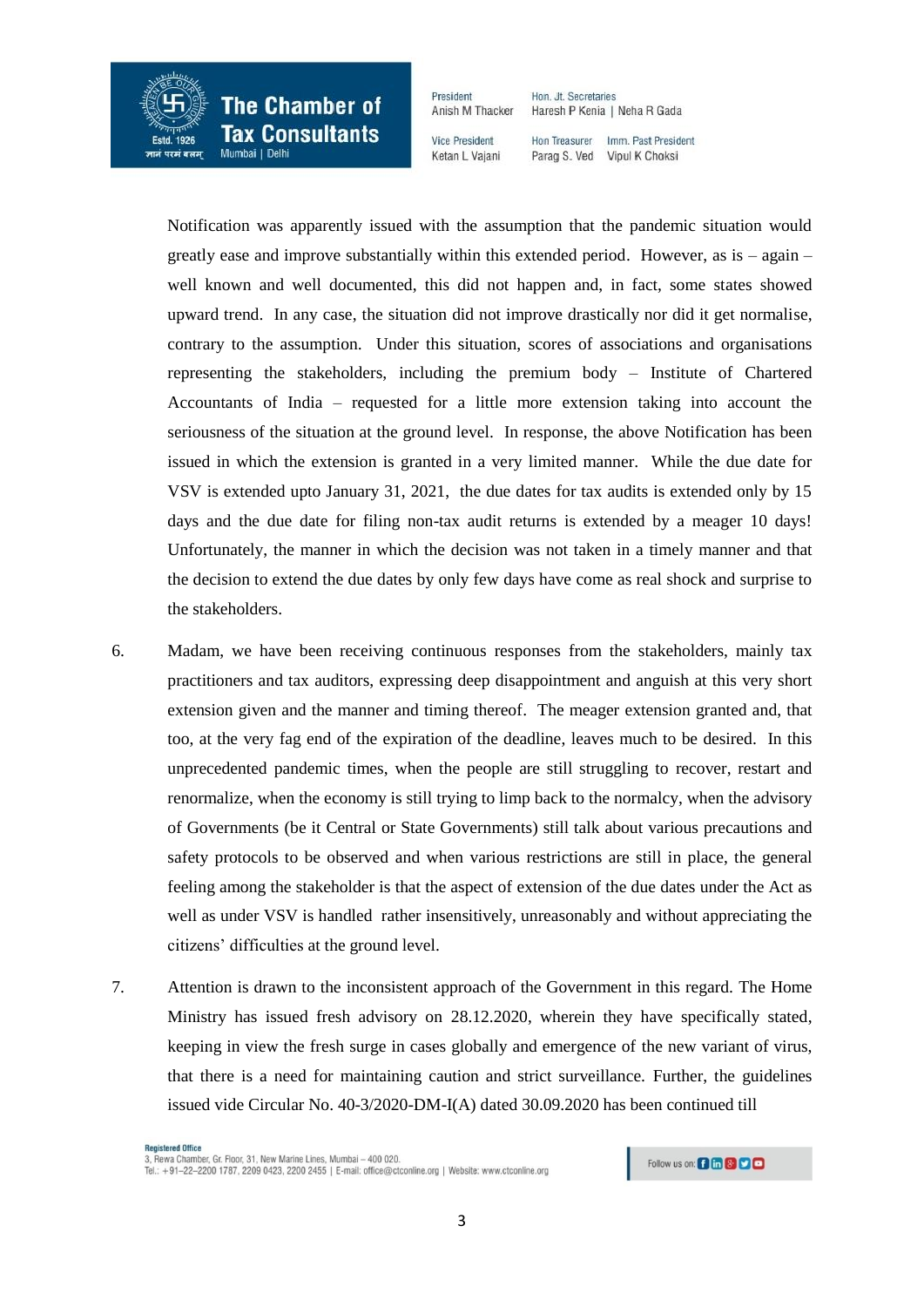

**The Chamber of Tax Consultants** 

President Anish M Thacker

**Vice President** Ketan L Vaiani Haresh P Kenia | Neha R Gada Imm. Past President

Hon Treasurer Parag S. Ved Vipul K Choksi

Hon. Jt. Secretaries

 31.01.2021, as per which, persons above 65 years of age, persons with co-morbidities, pregnant women etc. are advised to stay at home. Apart from the above, various other restrictions are also continued. Further, the Union Government has cancelled the winter session of the Parliament (considered to be the most important function in any democracy) on the grounds of the COVID-19 pandemic. The Union Ministry of Road Transport and Highways has extended the validity of motor vehicle documents like driving license (DL), registration certificate (RC) and permits till March 31, 2021 in view of the ongoing pandemic, vide their notification dated 27.12.2020. The Apex Court and most of the high courts also are not fully functional. Even the Income tax Department is not fully functional as yet at many places. In any case, as discussed earlier, the fact that the things are not at all normal at the ground level is well known and well documented and, therefore, need not be elaborated any further.

- 8. On the other hand, the Central Board of Direct Taxes ('The Board') has been continuously tweeting about the returns of income being filed on almost daily basis, comparing the same with the last year, to suggest that not all are facing the brunt of the pandemic. This impression appears to have led to the extension being granted at the very fag end, i.e. on 30.12.2020 (one day before the due date) and, that too, by 10-15 days only. Thus, in terms of such assumption, the approach appears to suggest that either there is nothing much to worry about the virus or that one should venture out, take the risk of their life and lives of their near and dear ones but to comply the due dates of filing their returns of income and tax audit reports. The Board has harped upon the fact that the extensions were granted twice earlier. However, the Board has ignored the fact that it was necessitated because of the unprecedented pandemic situation (which is considered as *force majeure* by one and all) and not because of any lack of efforts to comply on the part of the taxpayers or the tax-professionals. This approach, which appears to be restricted only to the compliance under the tax law, defies any logic and is contrary to the ground realities.
- 9. If we talk about the city of Mumbai, the commercial capital of the country, the lifeline of the city i.e. the local suburban train is shut down for normal citizens. Road travel, in the absence of a rail network is time consuming, expensive, chaotic and clearly inconvenient and unaffordable for majority of the residents. It is impossible to comply with the due dates with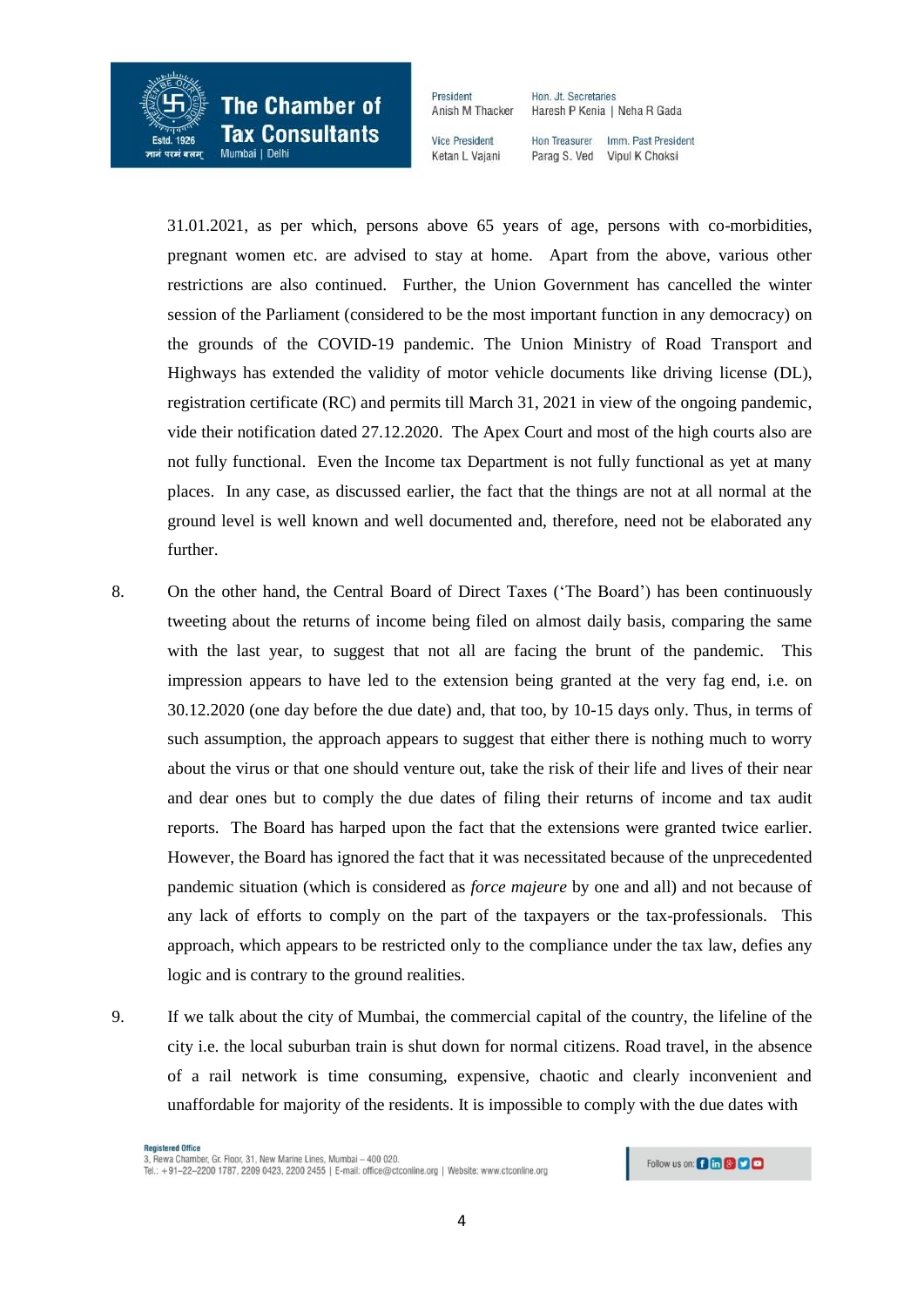

President Hon. Jt. Secretaries Anish M Thacker

**Vice President** Ketan L Vajani Haresh P Kenia | Neha R Gada Imm. Past President

Hon Treasurer Parag S. Ved Vipul K Choksi

 such restrictions, especially when the requisite man-power and staff is not available. Further, this sort of handicap is not only restricted to the city of Mumbai but to the most part of the country. Different parts of India are facing different issues on account of the pandemic which are typical to those places. Thus, with such handicaps, when adequate reliefs are not granted, the tax-payers and the professionals involved are seriously inconvenienced and adversely impacted.

- 10. It is also pertinent to notice the differential treatment given to the taxpayers versus the tax administration in this regard. All due dates for the actions that can be taken on the part of the Department under the Act have been extended to 31.03.2021. In fact, this was done in June 2020 itself, vide Notification No. 35/2020 dated on 24.06.2020. In the said Notification, by para (i) and (ii), all due dates falling up to 31.12.2020 have been extended up to 31.03.2020. As such, in so far as the due dates for the Department are concerned, there is no exception at all and a blanket extension has been granted to the Department up to  $31.03.2021$  – that too, in July 2020 itself. However, on the other hand, in so far as the tax payers are concerned, the proviso to the said para (i) and (ii) provides for seven exceptions when it comes to the compliance on the part of the assessees. This includes filing of returns of income, filing of TDS returns, investments in various assets for claiming exemptions under the head 'Capital gains', investments for claiming deduction under Chapter VI-A of the Act and filing of tax audit reports. Further, even the latest Press Release on 30.12.2020 discriminates between the assessees and the Tax Department. The due dates for passing of orders or issue of notices under the Act or under Benami Act upto 30.03.2021 have been extended to 31.03.2021; whereas the taxpayers and the professionals are granted a paltry extension of 10-15 days. One fails to appreciate such differential treatment and discrimination; especially as the underlaying reason – the pandemic – has not left any such differential treatment in its effects. There appears to be no logic or rationale here. Admittedly, the corona pandemic has affected all the citizens irrespective of their caste, creed, employment etc. in an equal manner.
- 11. It is a known fact that more than 30 representations were made to the Finance Ministry from various quarters all over the country for extension of various due dates, apart from thousands of tweets in this regard by various persons and the trending topic on Twitter. This demonstrates the genuine difficulties faced by the tax payers and the tax professionals across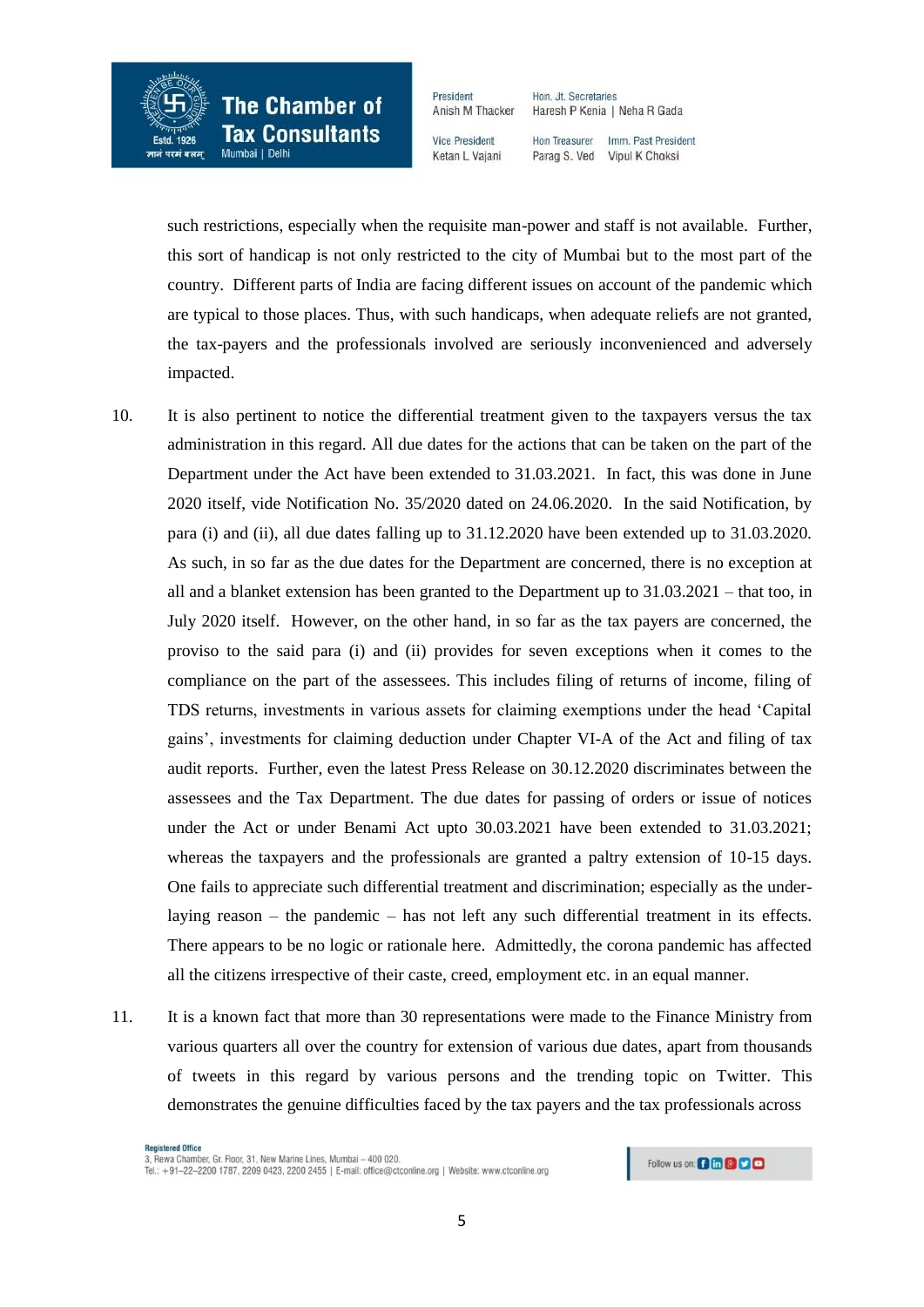

President Anish M Thacker

Hon. Jt. Secretaries Haresh P Kenia | Neha R Gada

**Vice President** Ketan L Vaiani Hon Treasurer Imm. Past President Parag S. Ved Vipul K Choksi

 the country. However, such voices coming from all parts of India do not seem to be enough to reach to the concerned authorities with due respect and earnest that they deserve. It is rather unfortunate that that every such time, the stakeholders are left with no alternative but to knock the doors of High Courts – that are otherwise already overburdened with much more serious and pressing matters to adjudicate – and troubling them with the grievances for getting such much-deserved reliefs, when such grievances otherwise could – and should – have been ideally addressed administratively with pragmatic and humane approach.

- 12. It is the very opinion of the Government and it has been said in public, time and time again, by Hon. Prime Minister and Hon. Finance Minister – that the tax-payers as well as the taxprofessionals are important partners in the nation building. However, these partners have been left deeply anguished and, to an extent, let down by the manner in which they have been treated in the matter of the extension.
- 13. We fully appreciate the need of timely revenue generation for running the country. However, the extension is sought mainly for the compliance under the Act, with little revenue implications. On the other hand, the implications of not been able to adhere to the due dates are quite serious and there is no effective remedy in genuine and deserving cases, especially when it affects vast majority of the assessees. In fact, the Government has given – rightly and appreciably – the preference and priority to the lives of the citizens over other considerations, valuing the human considerations first. Otherwise there would have been no immediate and strict lockdowns and other elaborate safety protocols in the first place.
- 14. Madam, the above is just conveying the feelings of thousands of the common men (taxpayers and tax professionals) of this Country. We can only hope that the Government respects and trusts the tax-payers and provides timely, reasonable and much deserved reliefs in this pandemic time. The citizens of the Country have supported the Government in various initiatives against the pandemic. In return, this is the least which a citizen can hope. We are sure, this communication is taken in a true spirit and in a positive and constructive manner so as to help in the nation-building process.
- 15. In fact, for VSV, we have been receiving countless requests for extension, as many litigants are genuinely interested in opting for the Scheme and thereby making this very good initiative